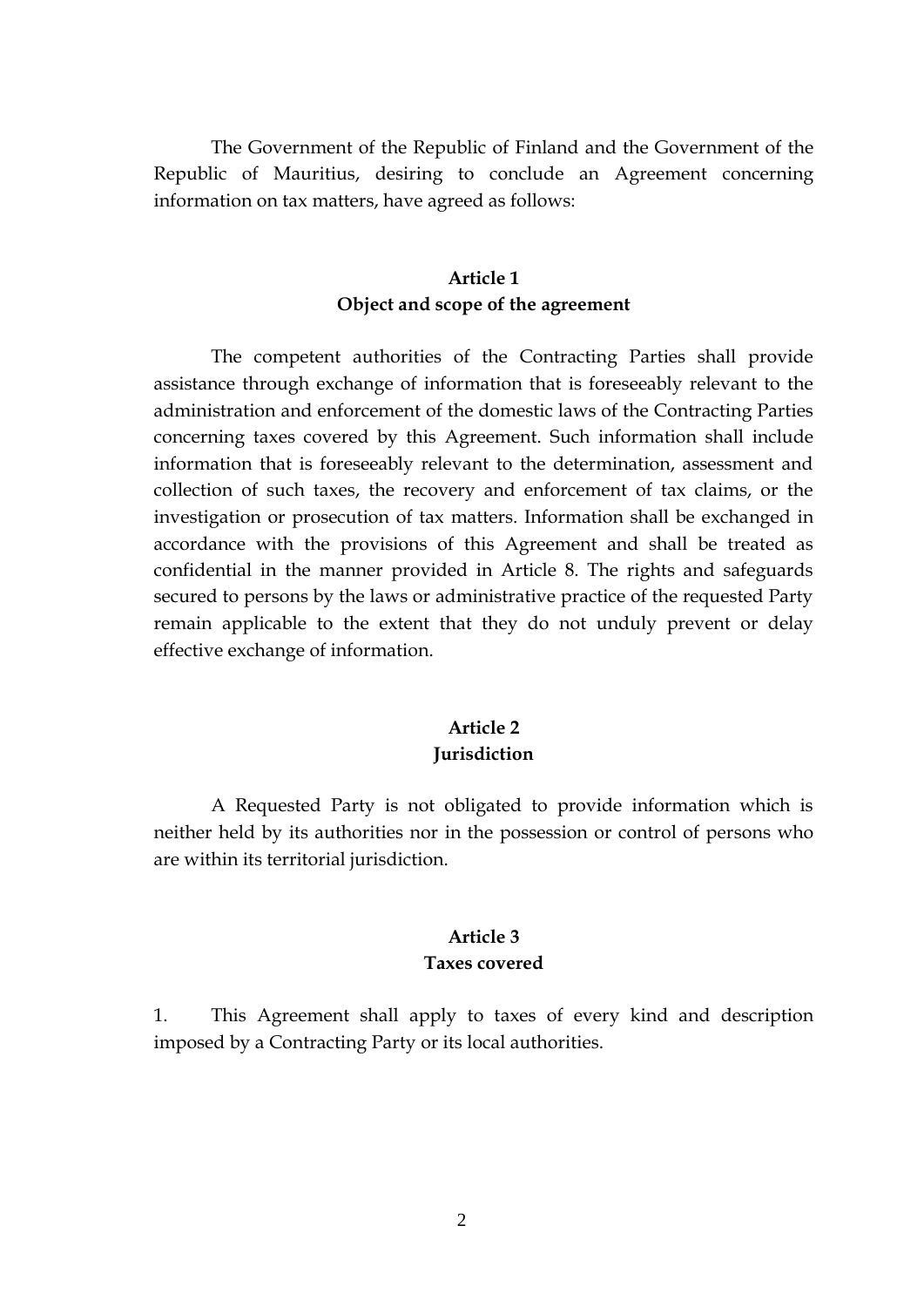2. This Agreement shall also apply to any identical or any substantially similar taxes imposed after the date of signature of the Agreement in addition to or in place of the existing taxes. The competent authorities of the Contracting Parties shall notify each other of any substantial changes to the taxation and related information gathering measures covered by the Agreement.

## **Article 4 Definitions**

- 1. For the purposes of this Agreement, unless otherwise defined:
	- a) the term "Contracting Party" means Finland or Mauritius, as the context requires;

b) the term "Mauritius" means the Republic of Mauritius and includes:

- (i) all the territories and islands which, in accordance with the laws of Mauritius, constitute the State of Mauritius;
- (ii) any area outside the territorial sea of Mauritius which in accordance with international law has been or may hereafter be designated, under the laws of Mauritius, as an area, including the Continental Shelf, within which the rights of Mauritius with respect to the sea, the sea-bed and sub-soil and their natural resources may be exercised;
- c) the term "Finland" means the Republic of Finland and, when used in a geographical sense, means the territory of the Republic of Finland, and any area adjacent to the territorial waters of the Republic of Finland within which, under the laws of Finland and in accordance with international law, the rights of Finland with respect to the exploration for and exploitation of the natural resources of the sea bed and its sub-soil and of the superjacent waters may be exercised;
- d) the term "competent authority" means:
	- (i) in Mauritius, the Minister of Finance or his authorised representative;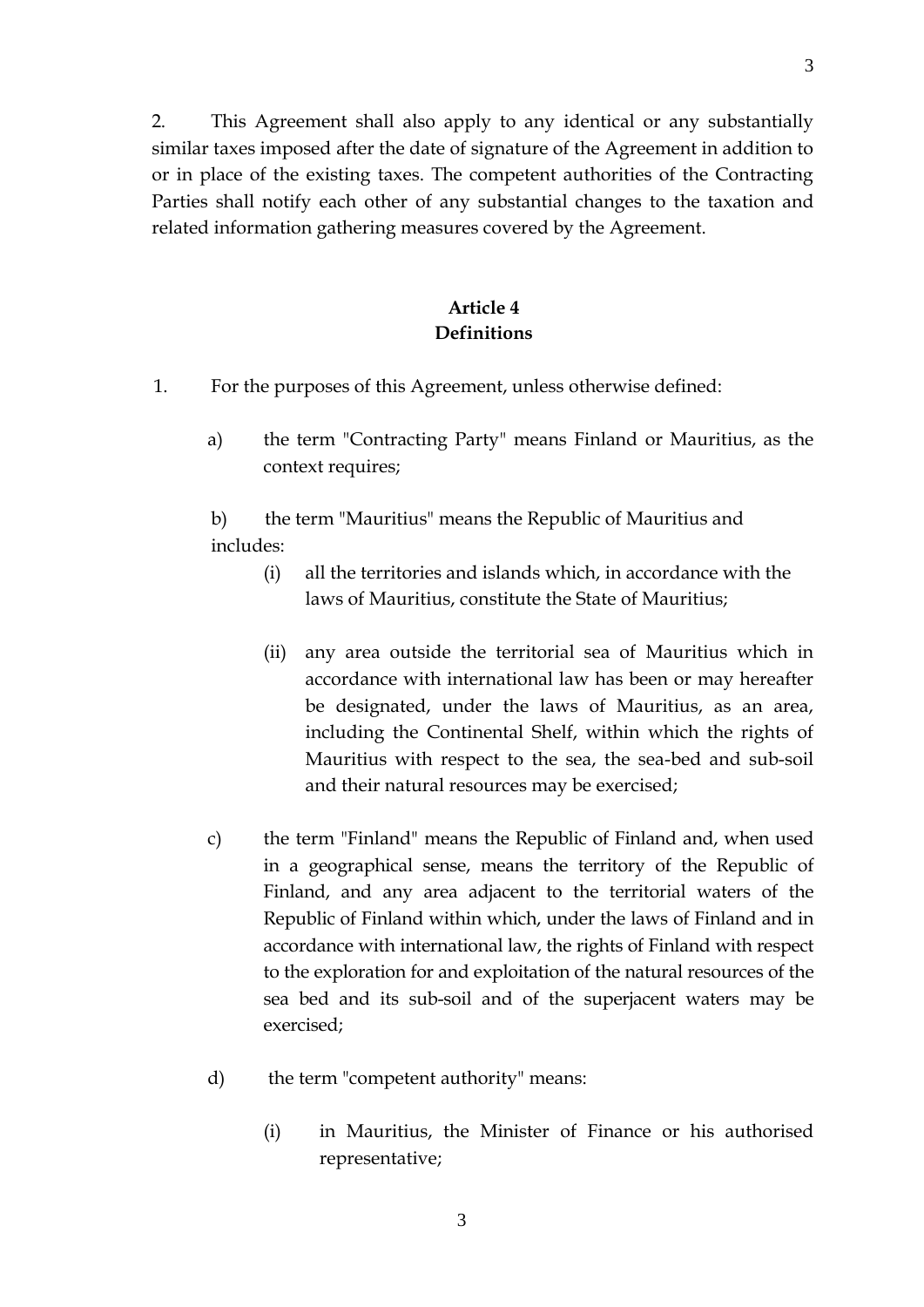- (ii) in Finland, the Ministry of Finance, its authorised representative or the authority which, by the Ministry of Finance, is designated as competent authority;
- e) the term "person" includes an individual, a company and any other body of persons;
- f) the term "company" means any body corporate or any entity that is treated as a body corporate for tax purposes;
- g) the term "publicly traded company" means any company whose principal class of shares is listed on a recognised stock exchange provided its listed shares can be readily purchased or sold by the public. Shares can be purchased or sold "by the public" if the purchase or sale of shares is not implicitly or explicitly restricted to a limited group of investors;
- h) the term "principal class of shares" means the class or classes of shares representing a majority of the voting power and value of the company;
- i) the term "recognised stock exchange" means any stock exchange agreed upon by the competent authorities of the Contracting Parties;
- j) the term "collective investment fund or scheme" means any pooled investment vehicle, irrespective of legal form. The term "public collective investment fund or scheme" means any collective investment fund or scheme provided the units, shares or other interests in the fund or scheme can be readily purchased, sold or redeemed by the public. Units, shares or other interests in the fund or scheme can be readily purchased, sold or redeemed "by the public" if the purchase, sale or redemption is not implicitly or explicitly restricted to a limited group of investors;
- k) the term "tax" means any tax to which the Agreement applies;
- l) the term "applicant Party" means the Contracting Party requesting information;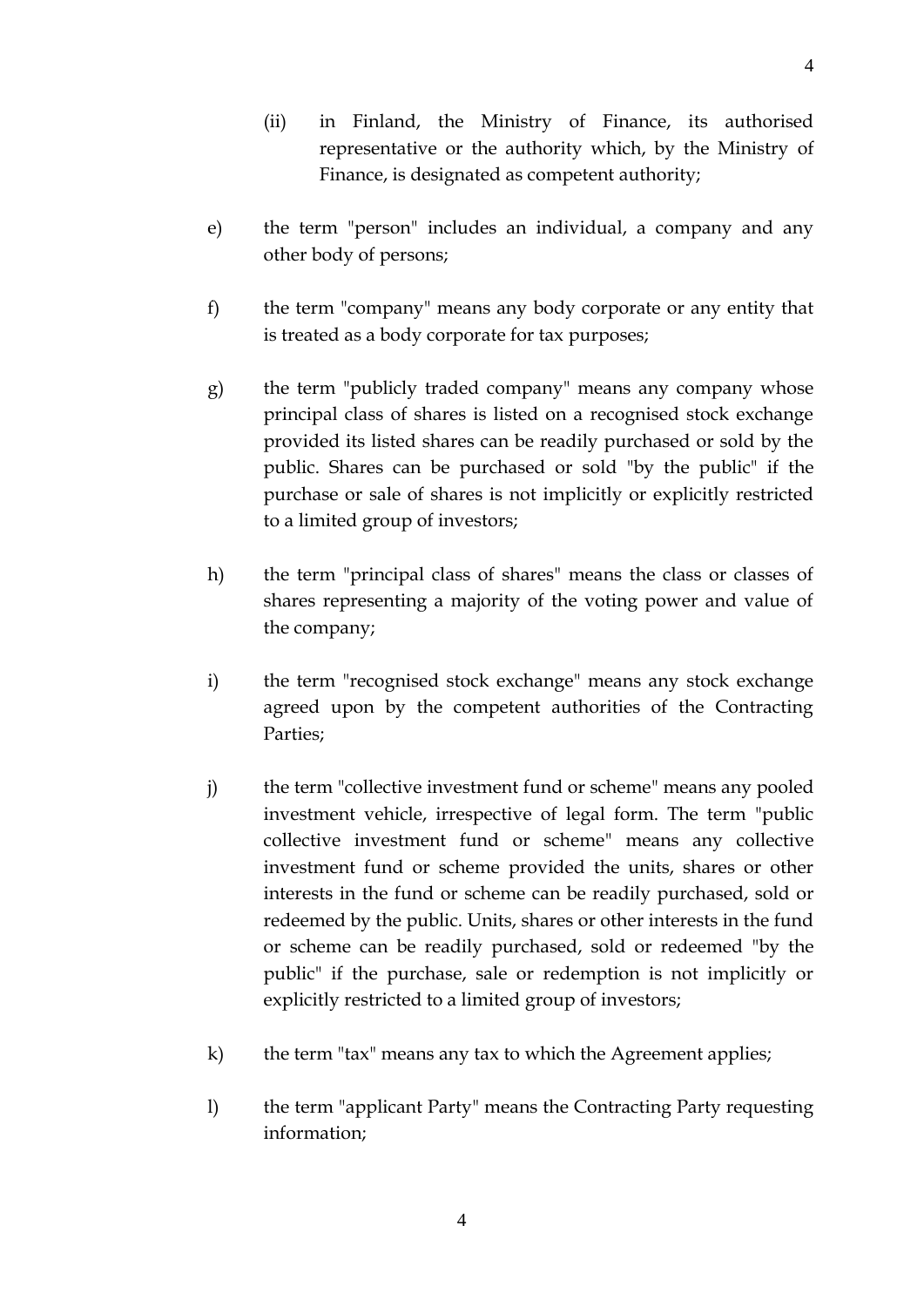- m) the term "requested Party" means the Contracting Party requested to provide information;
- n) the term "information gathering measures" means laws and administrative or judicial procedures that enable a Contracting Party to obtain and provide the requested information;
- o) the term "information" means any fact, statement or record in any form whatever;
- p) the term "criminal tax matters" means tax matters involving intentional conduct which is liable to prosecution under the criminal laws of the applicant party;
- q) the term "criminal laws" means all criminal laws designated as such under domestic law irrespective of whether contained in the tax laws, the Criminal Code or other statutes.

2. As regards the application of this Agreement at any time by a Contracting Party, any term not defined therein shall, unless the context otherwise requires, have the meaning that it has at that time under the law of that Party, any meaning under the applicable tax laws of that Party prevailing over a meaning given to the term under other laws of that Party.

## **Article 5 Exchange of Information Upon Request**

1. The competent authority of the requested Party shall provide upon request information for the purposes referred to in Article 1. Such information shall be exchanged without regard to whether the conduct being investigated would constitute a crime under the laws of the requested Party if such conduct occurred in the requested Party.

2. If the information in the possession of the competent authority of the requested Party is not sufficient to enable it to comply with the request for information, that Party shall use all relevant information gathering measures to provide the applicant Party with the information requested, notwithstanding that the requested Party may not need such information for its own tax purposes.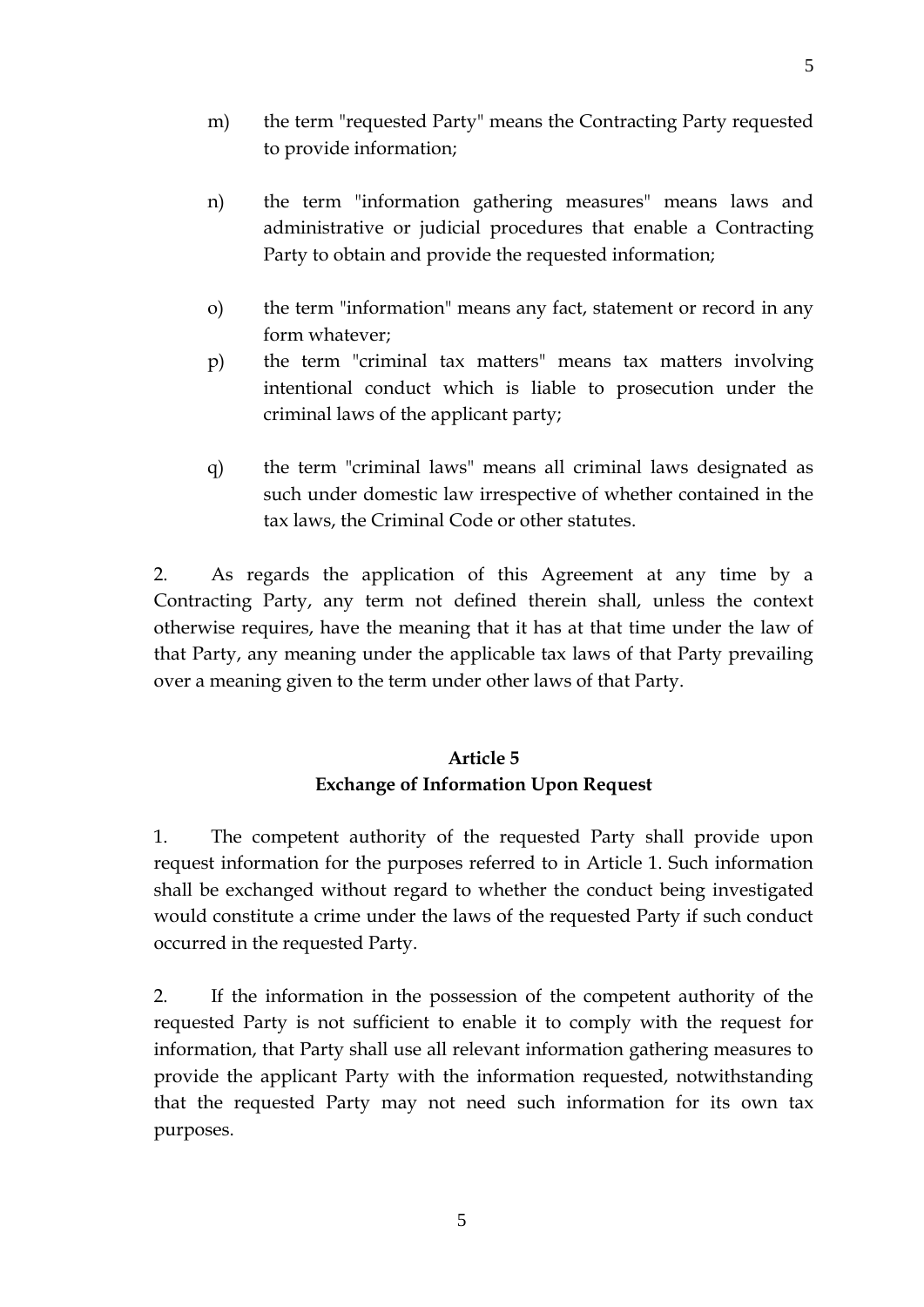3. If specifically requested by the competent authority of an applicant Party, the competent authority of the requested Party shall provide information under this Article, to the extent allowable under its domestic laws, in the form of depositions of witnesses and authenticated copies of original records.

4. Each Contracting Party shall ensure that its competent authorities for the purposes specified in Article 1 of the Agreement, have the authority to obtain and provide upon request:

- a) information held by banks, other financial institutions, and any person acting in an agency or fiduciary capacity including nominees and trustees;
- b) information regarding the ownership of companies, partnerships, trusts, foundations and other persons, including, within the constraints of Article 2, ownership information on all such persons in an ownership chain; in the case of trusts, information on settlors, trustees and beneficiaries; and in the case of foundations, information on founders, members of the foundation council and beneficiaries. Further, this Agreement does not create an obligation on the Contracting Parties to obtain or provide ownership information with respect to publicly traded companies or public collective investment funds or schemes unless such information can be obtained without giving rise to disproportionate difficulties.

5. The competent authority of the applicant Party shall provide the following information to the competent authority of the requested Party when making a request for information under the Agreement to demonstrate the foreseeable relevance of the information to the request:

- a) the identity of the person under examination or investigation;
- b) a statement of the information sought including its nature and the form in which the applicant Party wishes to receive the information from the requested Party;
- c) the tax purpose for which the information is sought;

6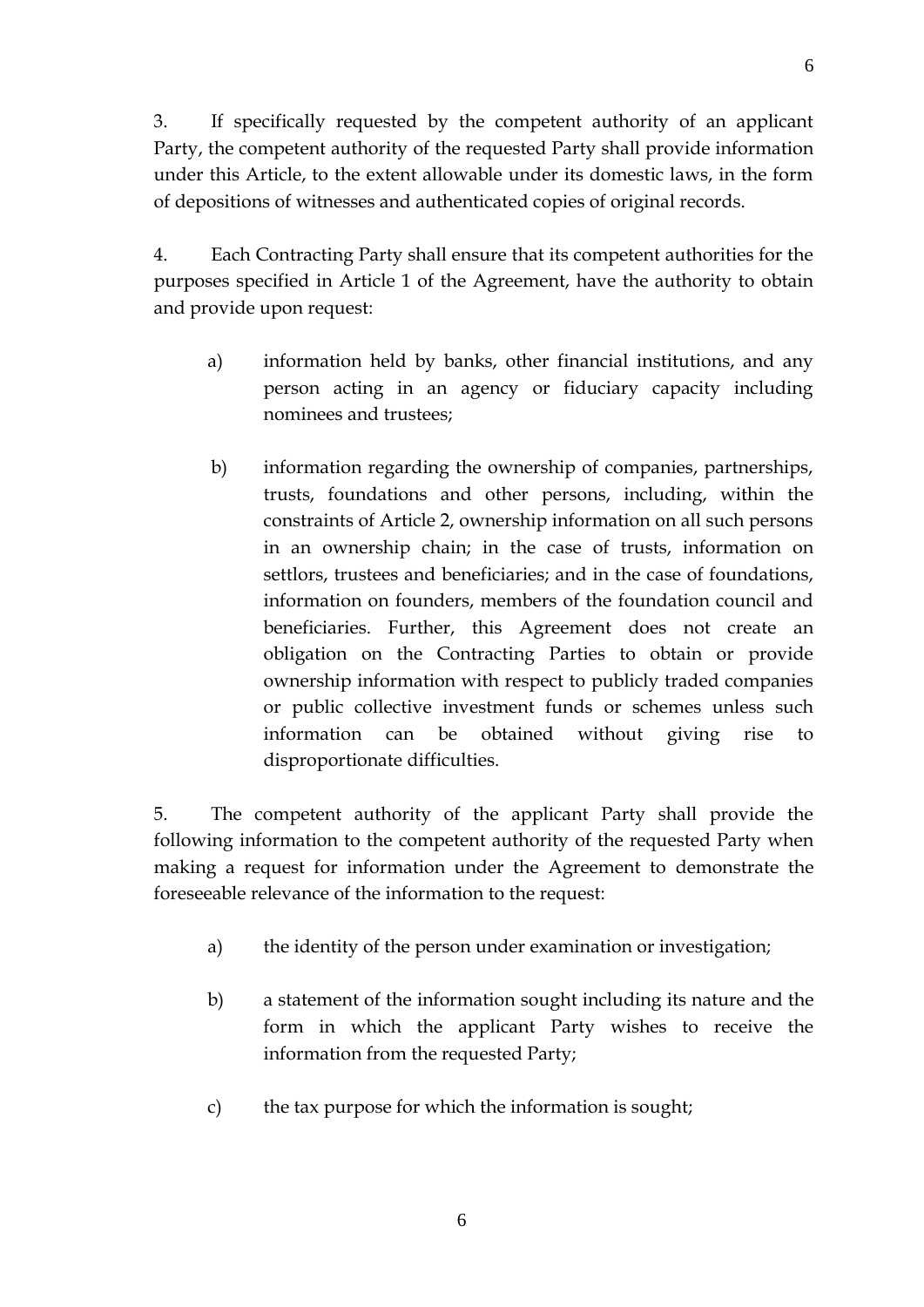- d) grounds for believing that the information requested is held in the
	- requested Party or is in the possession or control of a person within the jurisdiction of the requested Party;
- e) to the extent known, the name and address of any person believed to be in possession of the requested information;
- f) a statement that the request is in conformity with the law and administrative practices of the applicant Party, that if the requested information was within the jurisdiction of the applicant Party then the competent authority of the applicant Party would be able to obtain the information under the laws of the applicant Party or in the normal course of administrative practice and that it is in conformity with this Agreement;
- g) a statement that the applicant Party has pursued all means available in its own territory to obtain the information, except those that would give rise to disproportionate difficulties.

6. The competent authority of the requested Party shall forward the requested information as promptly as possible to the applicant Party. To ensure a prompt response, the competent authority of the requested Party shall:

- a) confirm receipt of a request in writing to the competent authority of the applicant Party and shall notify the competent authority of the applicant Party of deficiencies in the request, if any, within 60 days of the receipt of the request;
- b) if the competent authority of the requested Party has been unable to obtain and provide the information within 90 days of receipt of the request, including if it encounters obstacles in furnishing the information or it refuses to furnish the information, it shall immediately inform the applicant Party, explaining the reason for its inability, the nature of the obstacles or the reasons for its refusal.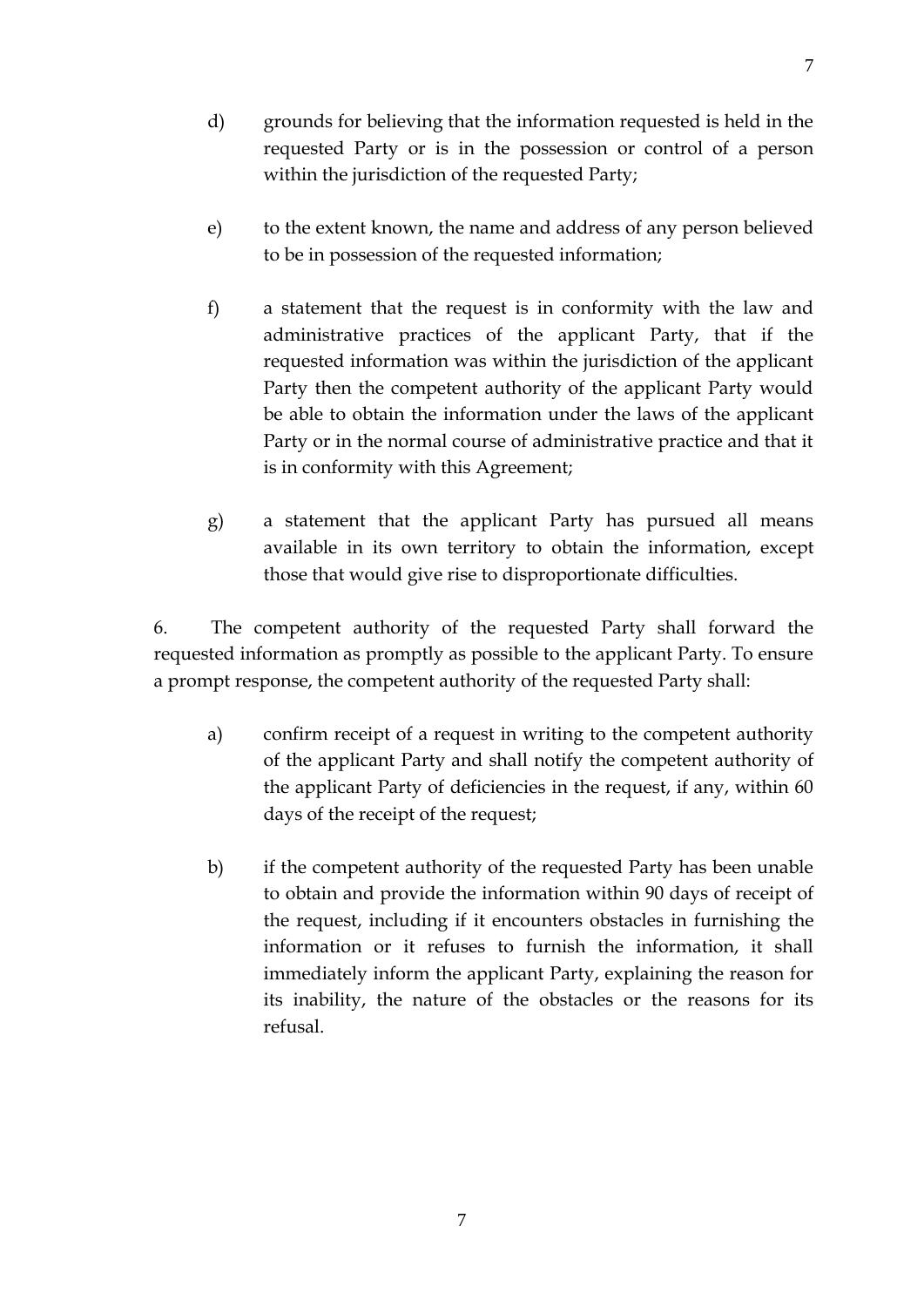#### **Article 6 Tax Examinations Abroad**

1. A Contracting Party may allow representatives of the competent authority of the other Contracting Party to enter the territory of the firstmentioned Party to interview individuals and examine records with the written consent of the persons concerned. The competent authority of the secondmentioned Party shall notify the competent authority of the first-mentioned Party of the time and place of the meeting with the individuals concerned.

2. At the request of the competent authority of one Contracting Party, the competent authority of the other Contracting Party may allow representatives of the competent authority of the first-mentioned Party to be present at the appropriate part of a tax examination in the second-mentioned Party.

3. If the request referred to in paragraph 2 is acceded to, the competent authority of the Contracting Party conducting the examination shall, as soon as possible, notify the competent authority of the other Party about the time and place of the examination, the authority or official designated to carry out the examination and the procedures and conditions required by the first-mentioned Party for the conduct of the examination. All decisions with respect to the conduct of the tax examination shall be made by the Party conducting the examination.

## **Article 7 Possibility of Declining a Request**

1. The requested Party shall not be required to obtain or provide information that the applicant Party would not be able to obtain under its own laws for purposes of the administration or enforcement of its own tax laws. The competent authority of the requested Party may decline to assist where the request is not made in conformity with this Agreement.

2. The provisions of this Agreement shall not impose on a Contracting Party the obligation to supply information which would disclose any trade, business, industrial, commercial or professional secret or trade process. Notwithstanding the foregoing, information of the type referred to in Article 5, paragraph 4 shall not be treated as such a secret or trade process merely because it meets the criteria in that paragraph.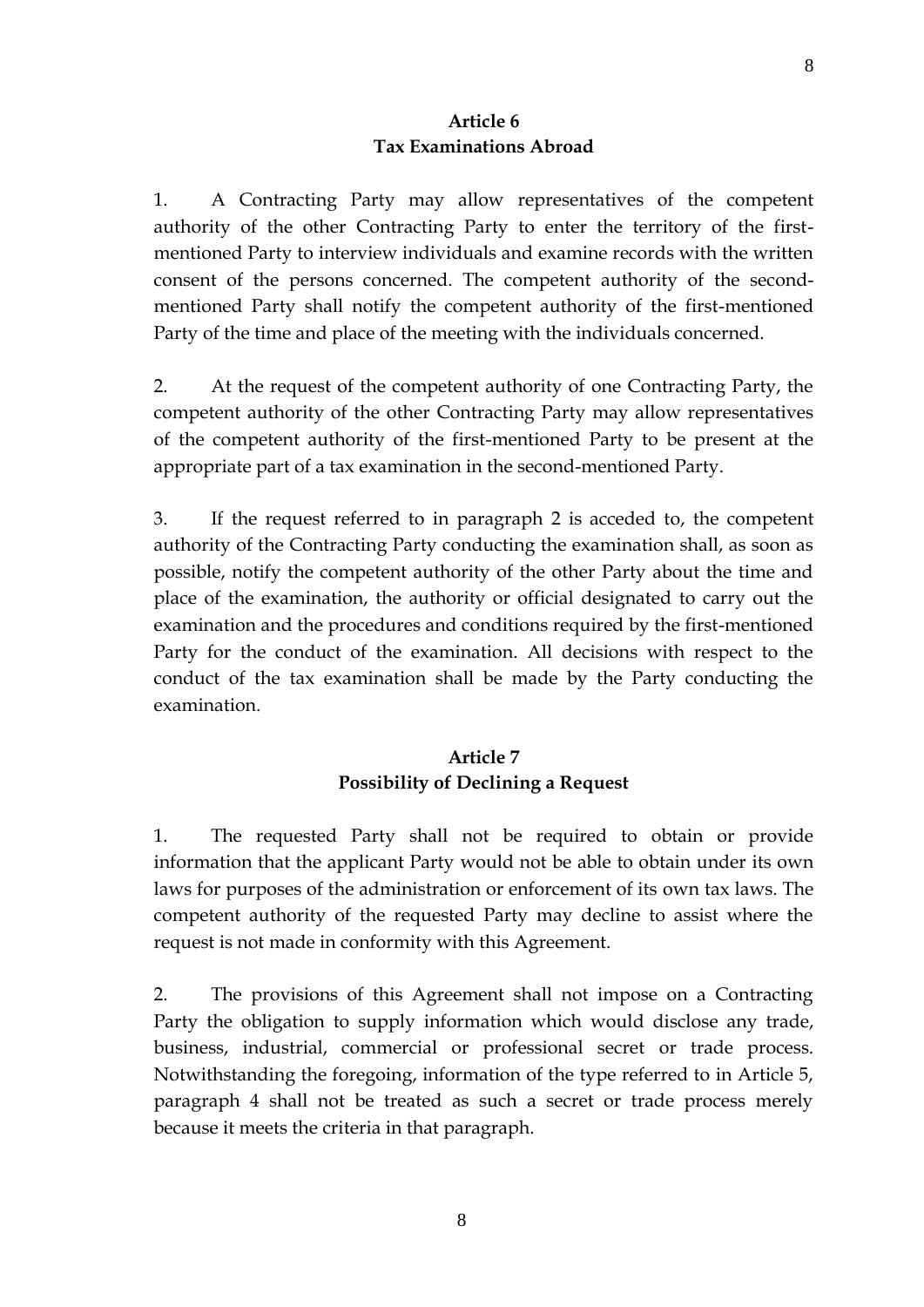3. The provisions of this Agreement shall not impose on a Contracting Party the obligation to obtain or provide information, which would reveal confidential communications between a client and an attorney, solicitor or other admitted legal representative where such communications are:

- a) produced for the purposes of seeking or providing legal advice; or
- b) produced for the purposes of use in existing or contemplated legal proceedings.

4. The requested Party may decline a request for information if the disclosure of the information would be contrary to public policy (ordre public).

5. A request for information shall not be refused on the ground that the tax claim giving rise to the request is disputed.

6. The requested Party may decline a request for information if the information is requested by the applicant Party to administer or enforce a provision of the tax law of the applicant Party, or any requirement connected therewith, which discriminates against a national of the requested Party as compared with a national of the applicant Party in the same circumstances.

# **Article 8 Confidentiality**

Any information received by a Contracting Party under this Agreement shall be treated as confidential and may be disclosed only to persons or authorities (including courts and administrative bodies) in the jurisdiction of the Contracting Party concerned with the assessment or collection of, the enforcement or prosecution in respect of, or the determination of appeals or applications for judicial review in relation to, the taxes imposed by a Contracting Party. Such persons or authorities shall use such information only for such purposes. They may disclose the information in public court proceedings or in judicial decisions. The information may not be disclosed to any other person or entity or authority or any other jurisdiction without the express written consent of the competent authority of the requested Party.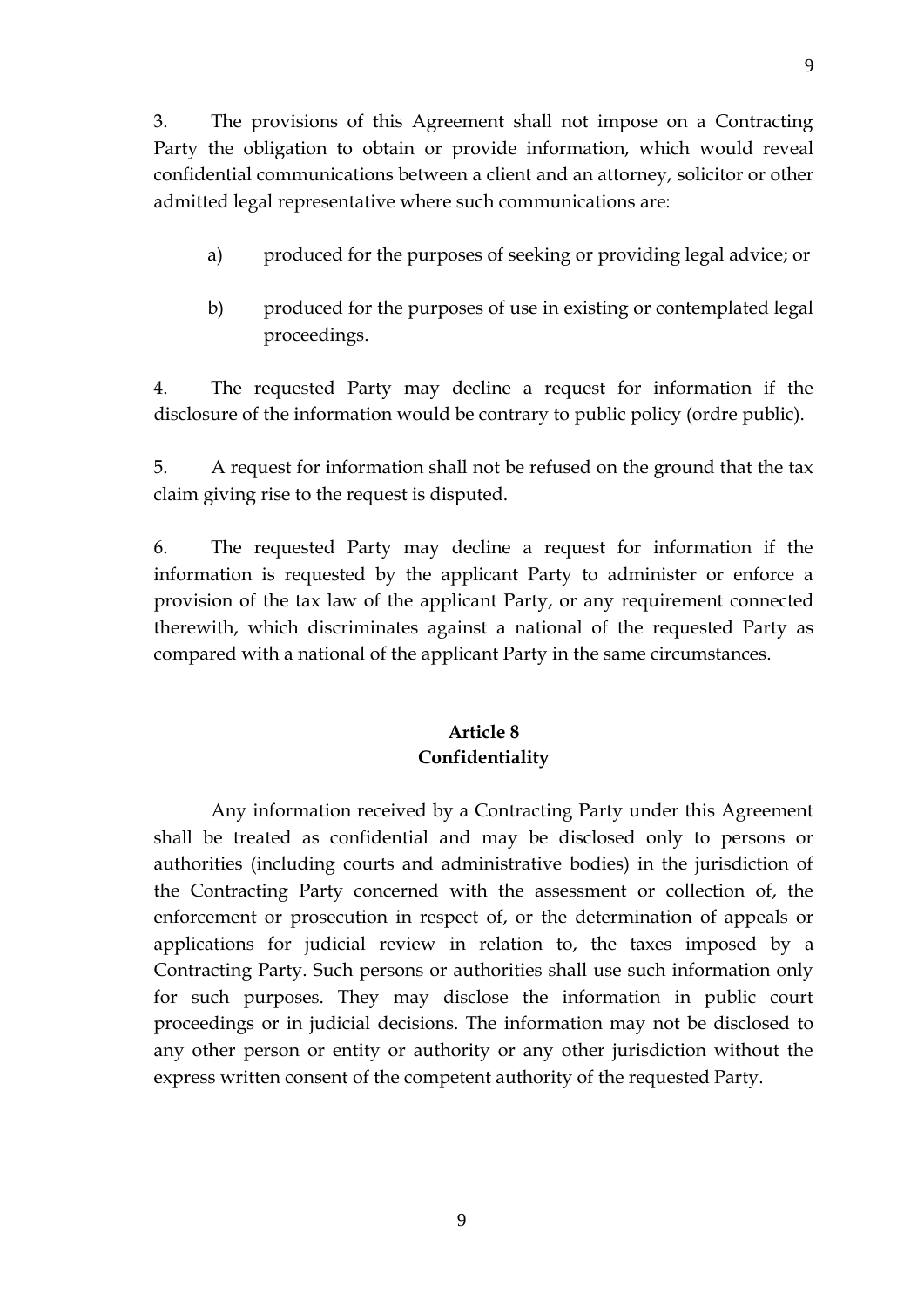## **Article 9 Costs**

Incidence of costs incurred in providing assistance shall be agreed by the Contracting Parties.

## **Article 10 Implementation Legislation**

The Contracting Parties shall enact any legislation necessary to comply with, and give effect to, the terms of this Agreement.

# **Article 11 Mutual agreement procedure**

1. Where difficulties or doubts arise between the Parties regarding the implementation or interpretation of this Agreement, the respective competent authorities shall endeavour to resolve the matter by mutual agreement.

2. In addition to the agreements referred to in paragraph 1, the competent authorities of the Contracting Parties may mutually agree on the procedures to be used under Articles 5 and 6.

3. The competent authorities of the Contracting Parties may communicate with each other directly for purposes of reaching agreement under this Article.

# **Article 12 Entry into Force**

1. Each of the Contracting Parties shall notify the other in writing through diplomatic channels of the completion of the procedures required by its law for the entry into force of this Agreement.

2. The Agreement shall enter into force on the thirtieth day after the receipt of the later of these notifications and shall thereupon have effect

a) for criminal tax matters on that date;

10